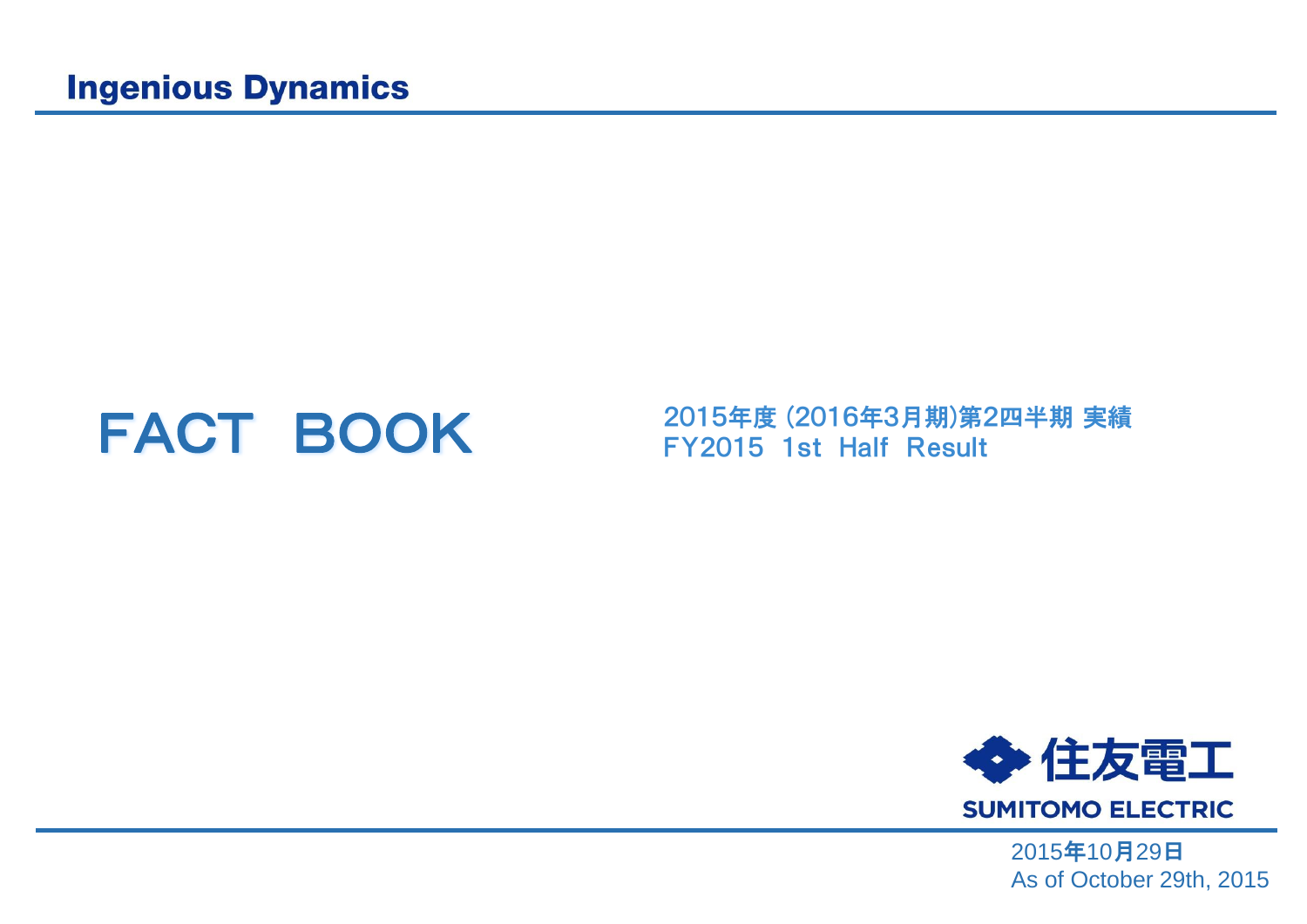| <b>CONTENTS</b>                                                                                                                                                               | 目次                                                                   | Page         |
|-------------------------------------------------------------------------------------------------------------------------------------------------------------------------------|----------------------------------------------------------------------|--------------|
| 1. P/L Summary                                                                                                                                                                | 1. 損益概要                                                              |              |
| 2. Business Segment Information                                                                                                                                               | 2. 事業の種類別セグメント情報                                                     | $\mathbf{2}$ |
| . Net Sales by Business Segment<br>·Breakdown of Each Business Segment<br>Operating Income by Business Segment<br>Assets by Business Segment                                  | ・事業セグメント別売上高<br>・各セグメント別売上高の主要製品内訳<br>・事業セグメント別営業利益<br>・事業セグメント別資産残高 |              |
| 3. Capital Expenditure/ Depreciation and Amortization/ R&D Expenses                                                                                                           | 3. 設備投資, 減価償却費, 研究開発費                                                |              |
| •Capital Expenditure (Investment in fixed assets)<br>•Depreciation and Amortization<br>R&D Expenses                                                                           | · 設備投資<br>•減価償却費<br>·研究開発費                                           |              |
| 4. Consolidated Financial Statements                                                                                                                                          | 4. 連結財務諸表                                                            |              |
| . Consolidated Balance Sheets<br>•Consolidated Statements of Income<br>Consolidated Statements of Cash Flows<br>·Segment Information by Geographic Area<br>Overseas Net Sales | ・連結貸借対照表<br>・連結損益計算書<br>・連結キャッシュ・フロー計算書<br>・所在地別セグメント情報<br>・海外売上高    |              |
| 5. Financial Index                                                                                                                                                            | 5. 主要財務指標                                                            | 10           |
| · Profitability Data<br>- Financial Stability Data<br>· Efficiency Data<br>·Per Share Data                                                                                    | ・収益性指標<br>・安全性指標<br>・効率性指標<br>・一株当たり指標                               |              |

#### (Forward-Looking Statements)

 This presentation contains various forward-looking statements which are based on the current expectations and assumptions of future events. All figures and statements with respect to the future performance, projections and business plans of Sumitomo Electric and its group companies constitute forward-looking statements. Although Sumitomo Electric believes that its expectations and assumptions are reasonable, actual results and trends of Sumitomo Electric's performance could differ materially from those expressed or implied by such figures or statements due to risks and uncertainties in the future business circumstances. The factors which may cause such difference include, without limitation:

1.General market and economic conditions in the U.S., Europe, Japan and other Asian countries, especially personal consumption and capital expenditure.

2.Fluctuations of currency exchange rates, especially between Japanese yen and U.S. dollar, Euro and Asian currencies.

3.Rapid technological development and Sumitomo Electric and its group companies' ability to cope with it.

4.Changes in various assumptions including financial, managerial and environmental ones.

5.Current and future laws and regulations by foreign countries about trading and other activities.

6.Change in market value of securities that Sumitomo Electric and its group companies own.

Please be advised that there are possibilities actual sales and profits could be different from those described in this material. Sumitomo Electric and its group companies are not obliged to update and make public any descriptions in forward-looking statements after releasing this material.

#### (将来情報についての注意事項)

 この資料に記載されております売上高及び利益等の計画のうち、過去または現在の事実に関するもの以外は、当社グループの各事業に関する業界の動向についての見通しを含む経済状況、ならびに為替レートの変動その他の 業績に影響を与える要因について、現時点で入手可能な情報をもとにした当社グループの仮定及び判断に基づく見通しを前提としております。

これら将来予想に関する記述は、既知または未知のリスク及び不確実性が内在しており、例として以下のものが挙げられますが、これらに限られるものではありません。

- ・米国、欧州、日本その他のアジア諸国の経済情勢、特に個人消費及び企業による設備投資の動向
- ・米ドル、ユーロ、アジア諸国の各通貨の為替相場の変動
- ・急速な技術革新と当社グループの対応能力
- ・財務的、経営的、環境的な諸前提の変動
- ・諸外国による現在及び将来の貿易規制等
- ・当社グループが所有する有価証券等の時価の変動

 従いまして、実際の売上高及び利益等と、この資料に記載されております計画とは大きく異なる場合があることをご承知おき下さい。なお、当社グループは、この資料の本リリース後においても、将来予想に関する記述を 更新して公表する義務を負うものではありません。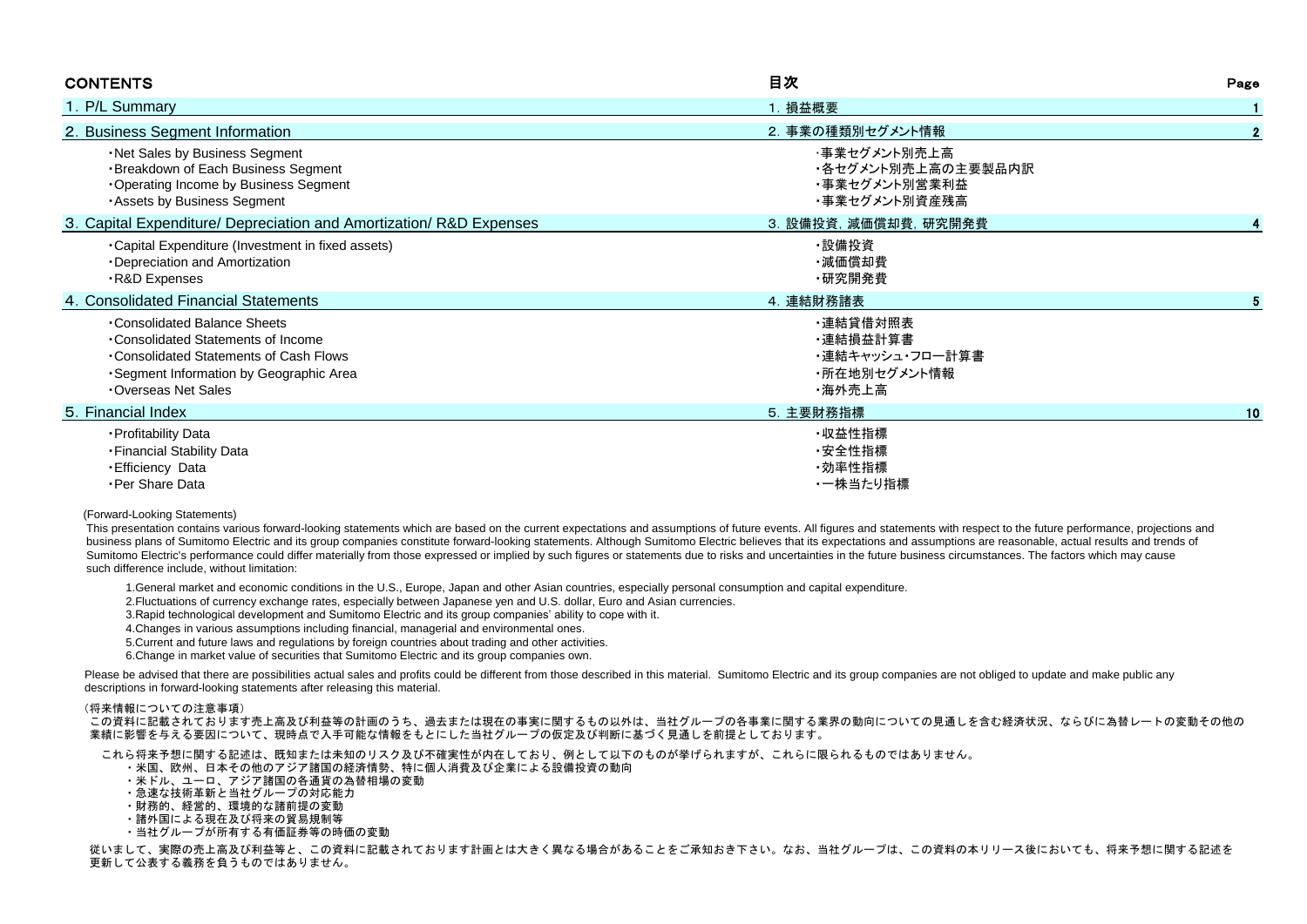### 1.P/L Summary

損益概要

| 1st Half Result<br>上期実績                                        |                 | FY2014<br>$1H$ $(D)$ | 2015 A<br>1H(2) | Change<br>$2 - 0$ |
|----------------------------------------------------------------|-----------------|----------------------|-----------------|-------------------|
| <b>Net Sales</b>                                               | 売上高             | 1,310,544            | 1,439,415       | 128,871           |
| Operating Income                                               | 営業利益            | 47,905               | 52,890          | 4,985             |
| Equity in Net Income                                           | 持分法による投資利益      | 12,384               | 12,229          | (155)             |
| Other Non-Operating Income(Expense)                            | その他営業外損益        | (826)                | (2,936)         | (2, 110)          |
| Ordinary Income                                                | 経常利益            | 59,463               | 62,183          | 2,720             |
| <b>Extraordinary Profit</b>                                    | 特別利益            | 52,808               | 2,994           | (49, 814)         |
| <b>Extraordinary Loss</b>                                      | 特別損失            | (14, 441)            | (5,807)         | 8,634             |
| Income (Loss) before Income Taxes                              | 税金等調整前当期純利益     | 97,830               | 59,370          | (38, 460)         |
| Income Taxes                                                   | 法人税等            | 14,764               | 18,415          | 3,651             |
| Net Income (Loss) Attributable to<br>Non-Controlling Interests | 非支配株主に帰属する当期純利益 | 4,428                | 5,125           | 697               |
| Net Income(Loss) Attributable to Owners of Parent              | 親会社株主に帰属する当期純利益 | 78,638               | 35,830          | (42, 808)         |
|                                                                |                 |                      |                 |                   |

| Full Year Forecast<br>年間予想                                     |                 | FY2009    | 2010      | 2011      | 2012      | 2013      | 2014(1)   | 2015 E 2  | Change<br>$(2 - 1)$ |
|----------------------------------------------------------------|-----------------|-----------|-----------|-----------|-----------|-----------|-----------|-----------|---------------------|
| <b>Net Sales</b>                                               | 売上高             | 1,836,352 | 2,033,827 | 2,059,344 | 2,159,942 | 2,568,779 | 2,822,811 | 3,050,000 | 227,189             |
| Operating Income                                               | 営業利益            | 51,728    | 103,810   | 86,946    | 76,790    | 120,058   | 134,457   | 150,000   | 15,543              |
| Equity in Net Income                                           | 持分法による投資利益      | 12,159    | 23,861    | 20,527    | 22,115    | 29,626    | 27,187    | 25,000    | (1, 140)            |
| Other Non-Operating Income(Expense)                            | その他営業外損益        | 4,319     | 1,428     | (777)     | (4,789)   | (4,330)   | (1,047)   |           |                     |
| Ordinary Income                                                | 経常利益            | 68,206    | 129,099   | 106,696   | 94,116    | 145,354   | 160,597   | 175,000   | 14,403              |
| <b>Extraordinary Profit</b>                                    | 特別利益            | 8,965     | 8,338     | 7,049     | 6,682     | 1,487     | 55,410    |           |                     |
| <b>Extraordinary Loss</b>                                      | 特別損失            | (21, 746) | (23, 656) | (13, 804) | (16, 714) | (23,008)  | (48, 940) |           |                     |
| Income(loss) before Income Taxes                               | 税金等調整前当期純利益     | 55,425    | 113,781   | 99,941    | 84,084    | 123,833   | 167,067   | (85,000)  | (44, 174)           |
| Income Taxes                                                   | 法人税等            | 16,921    | 31,158    | 30,410    | 34,746    | 44,218    | 37,036    |           |                     |
| Net Income (Loss) Attributable to<br>Non-Controlling Interests | 非支配株主に帰属する当期純利益 | 9,796     | 12,009    | 10,670    | 11,383    | 12,867    | 10,260    |           |                     |
| Net Income(Loss) Attributable to Owners of Parent              | 親会社株主に帰属する当期純利益 | 28,708    | 70,614    | 58,861    | 37,955    | 66,748    | 119,771   | 90,000    | (29, 771)           |

(Millions of Yen) (百万円)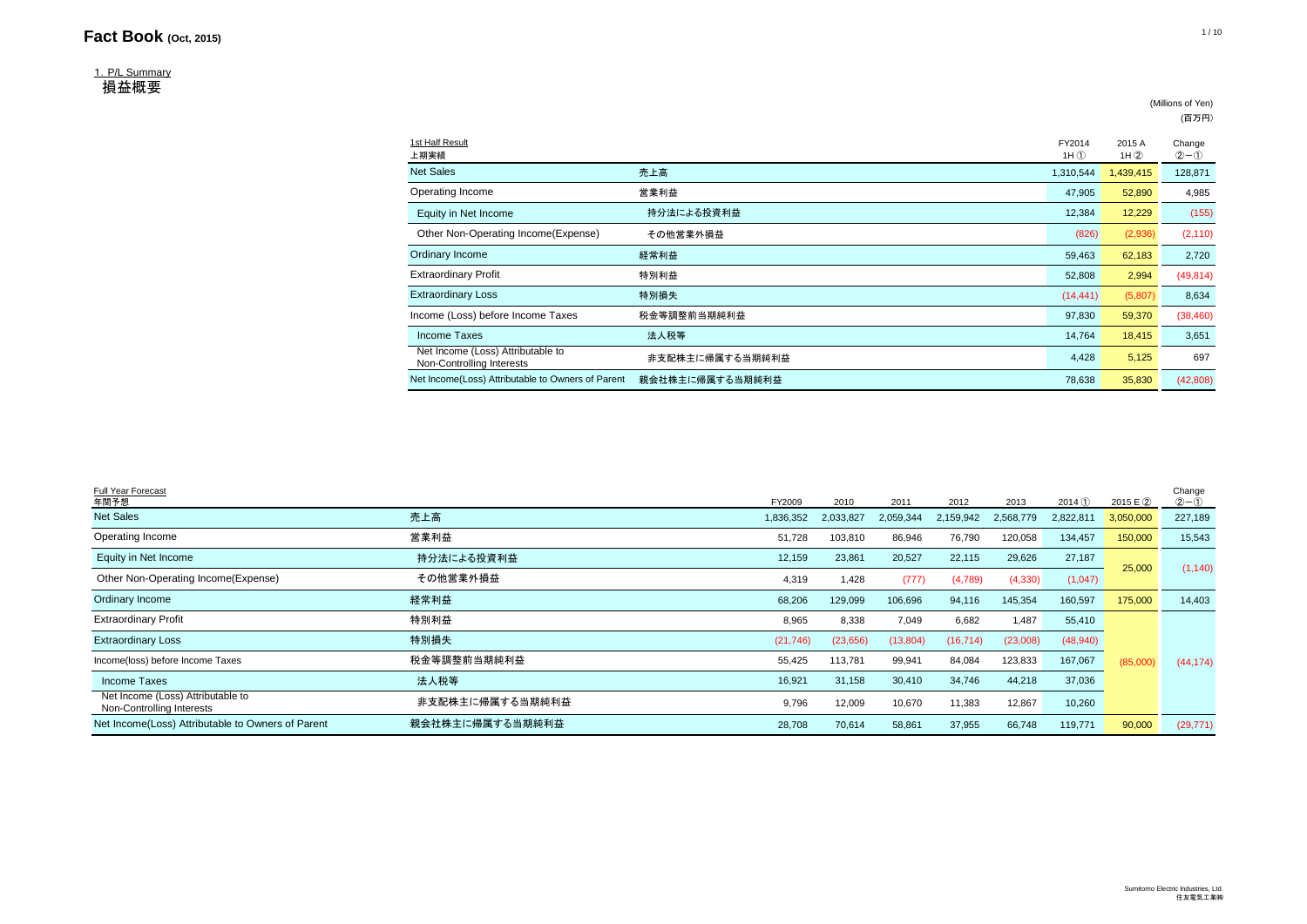2. Business Segment Information 事業の種類別セグメント情報

Net Sales by Business Segment (Millions of Yen) (Millions of Yen) (Millions of Yen) (Millions of Yen) (Millions of Yen) (The Sales by Business Segment (Millions of Yen) (The Sales by Business Segment (Millions of Yen) (お

| 事業セグメント別売上高                       |                                 |          |           |           |           |           |           |                      |                | (百万円)               |
|-----------------------------------|---------------------------------|----------|-----------|-----------|-----------|-----------|-----------|----------------------|----------------|---------------------|
|                                   | 1st Half Result<br>上期実績         |          |           |           |           |           |           | FY2014<br>$1H$ $(D)$ | 2015A<br>1H(2) | Change<br>$(2 - 0)$ |
|                                   | Automotive                      | 自動車      |           |           |           |           |           | 711,005              | 765,509        | 54,504              |
|                                   | Infocommunications              | 情報通信     |           |           |           |           |           | 77,172               | 84,203         | 7,031               |
|                                   | Electronics                     | エレクトロニクス |           |           |           |           |           | 126,654              | 163,714        | 37,060              |
|                                   | <b>Environment and Energy</b>   | 環境エネルギー  |           |           |           |           |           | 278,620              | 308,494        | 29,874              |
|                                   | Industrial Materials and Others | 産業素材他    |           |           |           |           |           | 156,919              | 157,287        | 368                 |
|                                   | Eliminations and Corporate      | 消去又は全社   |           |           |           |           |           | (39, 826)            | (39, 792)      | 34                  |
|                                   | <b>Consolidated Total</b>       | 連結合計     |           |           |           |           |           | 1,310,544            | 1,439,415      | 128,871             |
| <u>Full Year</u><br>年間            |                                 |          |           |           |           |           |           |                      |                |                     |
| (Business Segment)                | (セグメント区分)                       |          | FY2009    | 2010      | 2011      | 2012      | 2013      | 2014(1)              | 2015 E 2       | Change<br>$2-0$     |
| Automotive                        | 自動車                             |          | 816,623   | 960,002   | 991,682   | 1,071,168 | 1,351,049 | 1,488,214            | 1,535,000      | 46,786              |
| Infocommunications                | 情報通信                            |          | 271,177   | 218,165   | 161,991   | 155,132   | 164,893   | 172,011              | 205,000        | 32,989              |
| Electronics                       | エレクトロニクス                        |          | 165,050   | 178,209   | 185,786   | 217,571   | 262,624   | 292,005              | 325,000        | 32,995              |
| <b>Environment and Energy</b>     | 環境エネルギー                         |          | 412,511   | 464,883   | 508,624   | 511,182   | 564,157   | 636,512              | 740,000        | 103,488             |
| Industrial Materials and Others   | 産業素材他                           |          | 228,225   | 277,533   | 277,879   | 272,524   | 303,299   | 317,360              | 345,000        | 27,640              |
| <b>Eliminations and Corporate</b> | 消去又は全社                          |          | (57, 234) | (64, 965) | (66, 618) | (67, 635) | (77, 243) | (83, 291)            | (100,000)      | (16, 709)           |
| <b>Consolidated Total</b>         | 連結合計                            |          | 1,836,352 | 2,033,827 | 2,059,344 | 2,159,942 | 2,568,779 | 2,822,811            | 3,050,000      | 227,189             |

### Breakdown of Each Business Segment

# 各セグメント別売上高の主要製品内訳

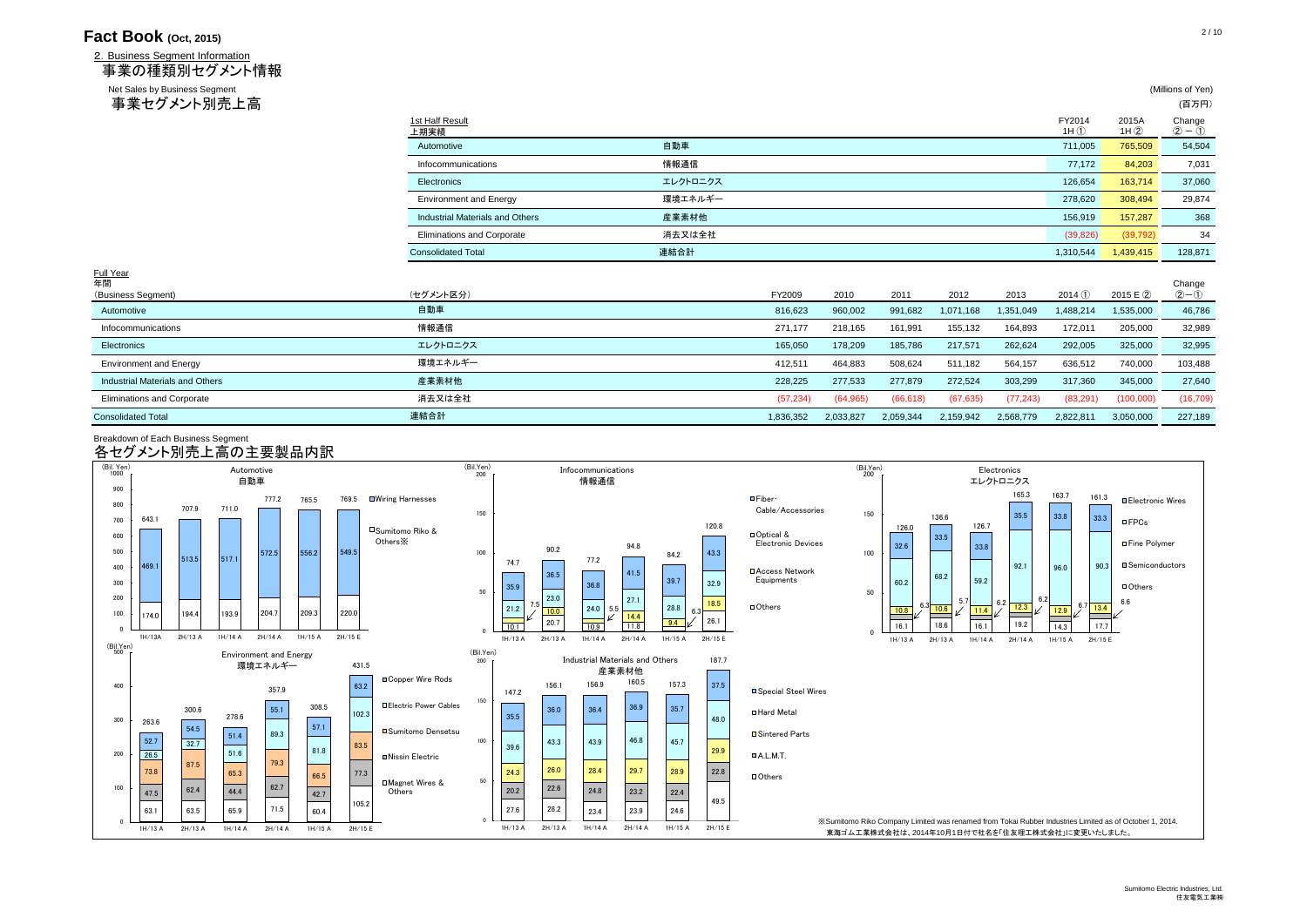Operating Income by Business Segment ールのサイトのサイトのサイトの<br>事業セグメント別営業利益 (Millions of Yen)

| .                                 |                                   |          |        |         |          |             |          |                      |                | (百万円)                                 |
|-----------------------------------|-----------------------------------|----------|--------|---------|----------|-------------|----------|----------------------|----------------|---------------------------------------|
|                                   | 1st Half Result<br>上期実績           |          |        |         |          |             |          | FY2014<br>$1H$ $(1)$ | 2015A<br>1H(2) | Change<br>$(2) - (1)$                 |
|                                   | Automotive                        | 自動車      |        |         |          |             |          | 36,012               | 37,058         | 1,046                                 |
|                                   | Infocommunications                | 情報通信     |        |         |          |             |          | (1,213)              | 1,778          | 2,991                                 |
|                                   | Electronics                       | エレクトロニクス |        |         |          |             |          | (501)                | 6,962          | 7,463                                 |
|                                   | <b>Environment and Energy</b>     | 環境エネルギー  |        |         |          |             |          | 3,422                | (688)          | (4, 110)                              |
|                                   | Industrial Materials and Others   | 産業素材他    |        |         |          |             |          | 10,432               | 7,934          | (2, 498)                              |
|                                   | <b>Eliminations and Corporate</b> | 消去又は全社   |        |         |          |             |          | (247)                | (154)          | 93                                    |
|                                   | <b>Consolidated Total</b>         | 連結合計     |        |         |          |             |          | 47,905               | 52,890         | 4,985                                 |
| Full Year<br>年間                   |                                   |          | FY2009 | 2010    | 2011     | 2012        | 2013     | 2014(1)              | 2015 E 2       | Change<br>$\mathcal{D} - \mathcal{D}$ |
| Automotive                        | 自動車                               |          | 34,526 | 64,118  | 54,331   | 53,116      | 71,781   | 89,252               | 85,000         | (4,252)                               |
| Infocommunications                | 情報通信                              |          | 3,624  | 2,983   | (5, 872) | (10, 255)   | (1, 155) | 3,749                | 13,000         | 9,251                                 |
| Electronics                       | エレクトロニクス                          |          | 4,849  | 6,603   | 3,289    | $5^{\circ}$ | 5,332    | 5,460                | 12,500         | 7,040                                 |
| <b>Environment and Energy</b>     | 環境エネルギー                           |          | 7,893  | 13,428  | 16,922   | 19,084      | 24,134   | 13,528               | 16,500         | 2,972                                 |
| Industrial Materials and Others   | 産業素材他                             |          | 944    | 16,884  | 18,462   | 15,100      | 20,509   | 22,992               | 23,000         | 8                                     |
| <b>Eliminations and Corporate</b> | 消去又は全社                            |          | (108)  | (206)   | (186)    | (260)       | (543)    | (524)                | $\mathbf 0$    | 524                                   |
| <b>Consolidated Total</b>         | 連結合計                              |          | 51,728 | 103,810 | 86,946   | 76,790      | 120,058  | 134,457              | 150,000        | 15,543                                |

# 事業セグメント別資産残高 Assets by Business Segment

| <b>Total Assets</b><br>総資産        |          | FY2010    | 2011      | 2012      | 2013(1)   | 2014(2)   | (Millions of Yen)<br>(百万円)<br>Change<br>$(2) - (1)$ |
|-----------------------------------|----------|-----------|-----------|-----------|-----------|-----------|-----------------------------------------------------|
| Automotive                        | 自動車      | 735,249   | 846,223   | 986,799   | 1,165,307 | 1,290,669 | 125,362                                             |
| Infocommunications                | 情報通信     | 198,573   | 198,393   | 207,167   | 204,166   | 219,185   | 15,019                                              |
| Electronics                       | エレクトロニクス | 145,036   | 156,523   | 197,487   | 197,765   | 223,150   | 25,385                                              |
| <b>Environment and Energy</b>     | 環境エネルギー  | 404,779   | 429,971   | 449,730   | 476,528   | 567,945   | 91,417                                              |
| Industrial Materials and Others   | 産業素材他    | 424,499   | 443,074   | 486,523   | 561,452   | 680,636   | 119,184                                             |
| <b>Eliminations and Corporate</b> | 消去又は全社   | 48,148    | (2, 120)  | (30, 139) | (50, 399) | (55,800)  | (5,401)                                             |
| <b>Consolidated Total</b>         | 連結合計     | 1,956,284 | 2,072,064 | 2,297,567 | 2,554,819 | 2,925,785 | 370,966                                             |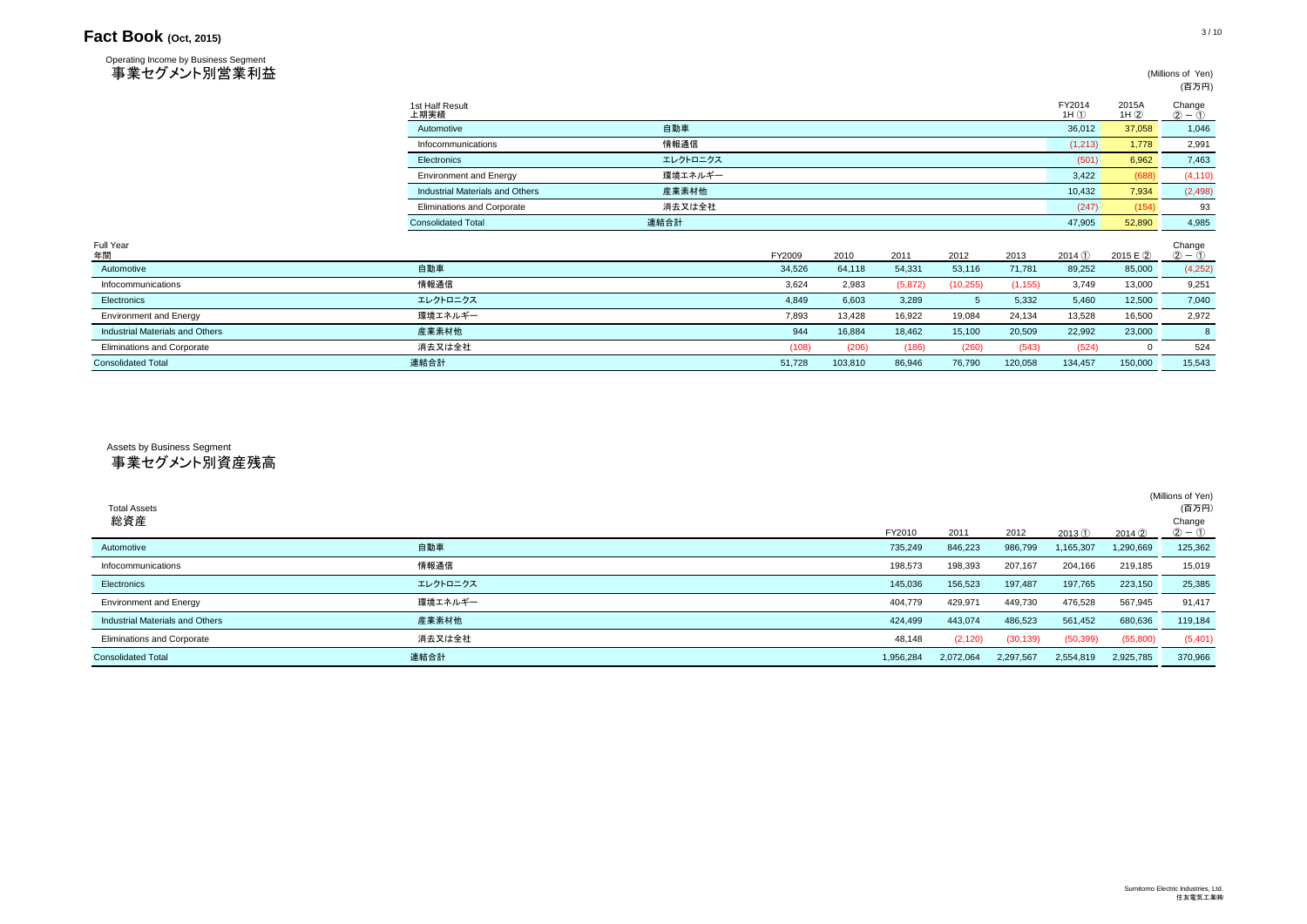### 3. Capital Expenditure/ Depreciation and Amortization/ R&D Expenses 設備投資, 減価償却費, 研究開発費

| Capital Expenditure (Investment in Fixed Assets)<br>設備投資 |          |        |        |         |         |         |         |          | (Millions of Yen)<br>(百万円) |
|----------------------------------------------------------|----------|--------|--------|---------|---------|---------|---------|----------|----------------------------|
|                                                          |          | FY2009 | 2010   | 2011    | 2012    | 2013    | 2014(1) | 2015 E 2 | Change<br>$(2 - 0)$        |
| Automotive                                               | 自動車      | 29,600 | 45,700 | 60,500  | 76,900  | 88,200  | 75,600  | 84,000   | 8,400                      |
| Infocommunications                                       | 情報通信     | 12,900 | 18,700 | 14,800  | 12,100  | 9,300   | 13,600  | 13,500   | (100)                      |
| Electronics                                              | エレクトロニクス | 6,700  | 10,100 | 15,600  | 21,400  | 11,500  | 15,100  | 24,000   | 8,900                      |
| <b>Environment and Energy</b>                            | 環境エネルギー  | 15,500 | 9,800  | 13,600  | 12,400  | 18,200  | 19,900  | 28,000   | 8,100                      |
| Industrial Materials and Others                          | 産業素材他    | 8,600  | 14,100 | 30,500  | 25,100  | 23,600  | 24,000  | 20,500   | (3,500)                    |
| <b>Consolidated Total</b>                                | 連結合計     | 73,300 | 98,400 | 135,000 | 147,900 | 150,800 | 148,200 | 170,000  | 21,800                     |

| Depreciation and Amortization<br>減価償却費 |          |         |        |        |        |         |         |          | (Millions of Yen)<br>(百万円) |
|----------------------------------------|----------|---------|--------|--------|--------|---------|---------|----------|----------------------------|
|                                        |          | FY2009  | 2010   | 2011   | 2012   | 2013    | 2014(1) | 2015 E 2 | Change<br>$(2) - (1)$      |
| Automotive                             | 自動車      | 50,600  | 45,000 | 36,500 | 44,100 | 60,200  | 67,400  | 72,000   | 4,600                      |
| Infocommunications                     | 情報通信     | 12,200  | 12,300 | 9,300  | 11,300 | 11,600  | 11,400  | 11,500   | 100                        |
| Electronics                            | エレクトロニクス | 10,300  | 9,500  | 8,800  | 10,200 | 13,300  | 14,400  | 17,000   | 2,600                      |
| <b>Environment and Energy</b>          | 環境エネルギー  | 13,300  | 13,200 | 9,900  | 9,500  | 11,300  | 14,300  | 14,500   | 200                        |
| Industrial Materials and Others        | 産業素材他    | 17,400  | 16,800 | 13,500 | 15,500 | 16,900  | 19,200  | 20,000   | 800                        |
| <b>Consolidated Total</b>              | 連結合計     | 103,800 | 96,800 | 78,000 | 90,600 | 113,300 | 126,700 | 135,000  | 8,300                      |

| R&D Expenses                    |          |        |        |        |        |        |         |          | (Millions of Yen, %)  |
|---------------------------------|----------|--------|--------|--------|--------|--------|---------|----------|-----------------------|
| 研究開発費                           |          |        |        |        |        |        |         |          | (百万円,%)               |
|                                 |          | FY2009 | 2010   | 2011   | 2012   | 2013   | 2014(1) | 2015 E 2 | Change<br>$(2) - (1)$ |
| Automotive                      | 自動車      | 37,500 | 45,100 | 49,000 | 57,900 | 62,100 | 64,400  | 65,000   | 600                   |
| Infocommunications              | 情報通信     | 17,500 | 17,100 | 16,100 | 13,500 | 12,600 | 15,200  | 16,000   | 800                   |
| Electronics                     | エレクトロニクス | 5,600  | 5,400  | 5,600  | 5,200  | 4,600  | 3,900   | 3,000    | (900)                 |
| <b>Environment and Energy</b>   | 環境エネルギー  | 7,600  | 7,200  | 9,600  | 11,000 | 12,600 | 14,200  | 13,500   | (700)                 |
| Industrial Materials and Others | 産業素材他    | 4,100  | 4,200  | 6,300  | 6,700  | 7,600  | 7,900   | 7,500    | (400)                 |
| <b>Consolidated Total</b>       | 連結合計     | 72,300 | 79,000 | 86,600 | 94,300 | 99,500 | 105,600 | 105,000  | (600)                 |
| R&D Expense / Net Sales         | 売上高比率    | 3.9    | 3.9    | 4.2    | 4.4    | 3.9    | 3.7     | 3.4      | (0.3)                 |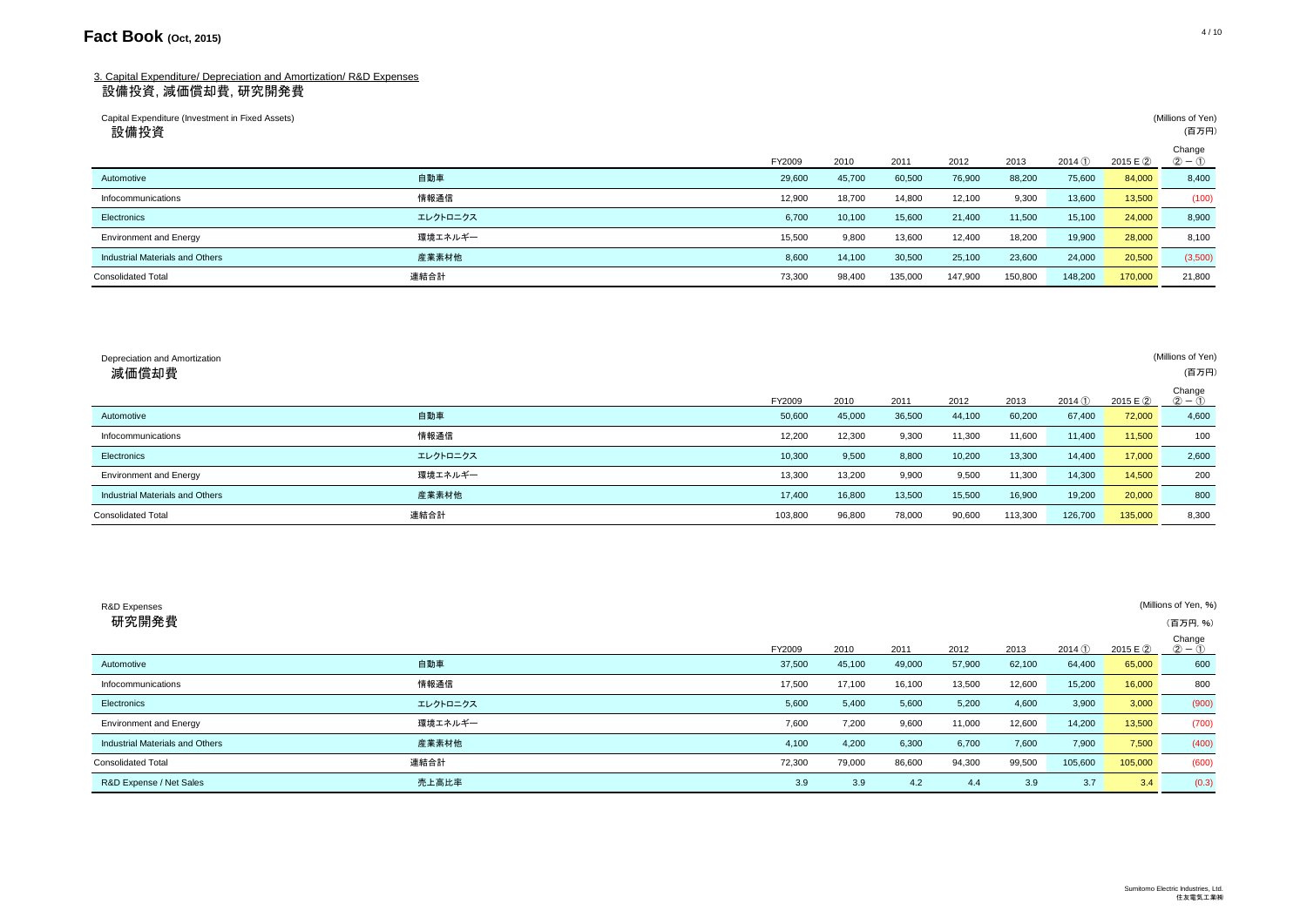# 4. Consolidated Financial Statements 連結財務諸表

#### Consolidated Balance Sheets (Millions of Yen) 連結貸借対照表 (百万円)

| Assets                                      | 資産の部       | FY2009    | 2010      | 2011      | 2012      | 2013      | 2014      | 1H/2014   | 1H/2015   |
|---------------------------------------------|------------|-----------|-----------|-----------|-----------|-----------|-----------|-----------|-----------|
| <b>Current Assets</b>                       | 流動資産       |           |           |           |           |           |           |           |           |
| Cash and Time Deposits                      | 現金及び預金     | 143,851   | 142,287   | 132,657   | 172,637   | 161,797   | 172,697   | 155,608   | 176,183   |
| <b>Trade Notes and Accounts</b>             | 受取手形及び売掛金  | 441,892   | 425,187   | 500,857   | 502,000   | 563,599   | 644,834   | 568,260   | 610,290   |
| <b>Marketable Securities</b>                | 有価証券       | 32,000    | 53,993    | 12,288    | 4,164     | 343       | 5,009     | 15,603    | 9,958     |
| Inventories                                 | たな卸資産      | 251,727   | 286,519   | 310,086   | 343,766   | 382,634   | 450,276   | 440,823   | 469,346   |
| Deferred Tax Assets                         | 繰延税金資産     | 31,755    | 32,979    | 30,683    | 32,028    | 32,273    | 40,995    | 36,435    | 46,324    |
| Other Current Assets                        | その他        | 61,627    | 50,013    | 62,690    | 63,876    | 67,020    | 106,003   | 95,671    | 82,199    |
| Allowance for Doubtful Receivables          | 貸倒引当金      | (2,902)   | (2, 195)  | (1,831)   | (2,710)   | (4,047)   | (4,253)   | (4,420)   | (4, 156)  |
| <b>Total Current Assets</b>                 | 流動資産合計     | 959,950   | 988,783   | 1,047,430 | 1,115,761 | 1,203,619 | 1,415,561 | 1,307,980 | 1,390,144 |
| <b>Fixed Assets</b>                         | 固定資産       |           |           |           |           |           |           |           |           |
| Property, Plant and Equipment               | 有形固定資産     |           |           |           |           |           |           |           |           |
| <b>Buildings and Structures</b>             | 建物及び構築物    | 206,794   | 187,825   | 196,849   | 227,801   | 251,004   | 271,816   | 257,559   | 267,127   |
| Machinery and Equipment                     | 機械装置及び運搬具  | 192,001   | 175,463   | 204,009   | 260,608   | 297,109   | 338,777   | 313,609   | 342,637   |
| Land                                        | 土地         | 82,619    | 75,528    | 79,265    | 83,325    | 87,610    | 88,435    | 87,355    | 88,058    |
| <b>Construction in Progress</b>             | 建設仮勘定      | 15,868    | 16,420    | 32,149    | 38,558    | 38,343    | 38,006    | 40,360    | 39,783    |
| Other                                       | その他        | 27,375    | 26,539    | 31,444    | 40,759    | 50,811    | 52,741    | 51,729    | 51,773    |
| Total Property, Plant and Equipment         | 有形固定資産合計   | 524,657   | 481,775   | 543,716   | 651,051   | 724,877   | 789,775   | 750,612   | 789,378   |
| Intangible Assets                           | 無形固定資産     | 29,374    | 25,446    | 27,255    | 37,045    | 63,301    | 67,232    | 71,464    | 61,893    |
| Investments and Long-Term Receivables       | 投資その他資産    |           |           |           |           |           |           |           |           |
| <b>Investment Securities</b>                | 投資有価証券     | 317,734   | 362,473   | 356,549   | 388,834   | 453,520   | 500,289   | 435,571   | 454,011   |
| Net Defined Benefit Asset                   | 退職給付に係る資産  |           |           |           | $\sim$    | 64,317    | 105,305   | 63,502    | 106,697   |
| Deferred Tax Assets                         | 繰延税金資産     | 23,133    | 17,745    | 16,935    | 18,572    | 19,423    | 19,344    | 22,401    | 18,992    |
| Other                                       | その他        | 87,758    | 81,882    | 81,774    | 87,713    | 27,220    | 29,641    | 28,705    | 40,673    |
| Allowance for Doubtful Receivables          | 貸倒引当金      | (2,671)   | (1,820)   | (1,595)   | (1,409)   | (1,458)   | (1, 362)  | (1, 567)  | (1,511)   |
| Total Investments and Long-Term Receivables | 投資その他の資産合計 | 425,954   | 460,280   | 453,663   | 493,710   | 563,022   | 653,217   | 548,612   | 618,862   |
| <b>Total Fixed Assets</b>                   | 固定資産合計     | 979,985   | 967,501   | 1,024,634 | 1,181,806 | 1,351,200 | 1,510,224 | 1,370,688 | 1,470,133 |
| <b>Total Assets</b>                         | 資産合計       | 1,939,935 | 1,956,284 | 2,072,064 | 2,297,567 | 2,554,819 | 2,925,785 | 2,678,668 | 2,860,277 |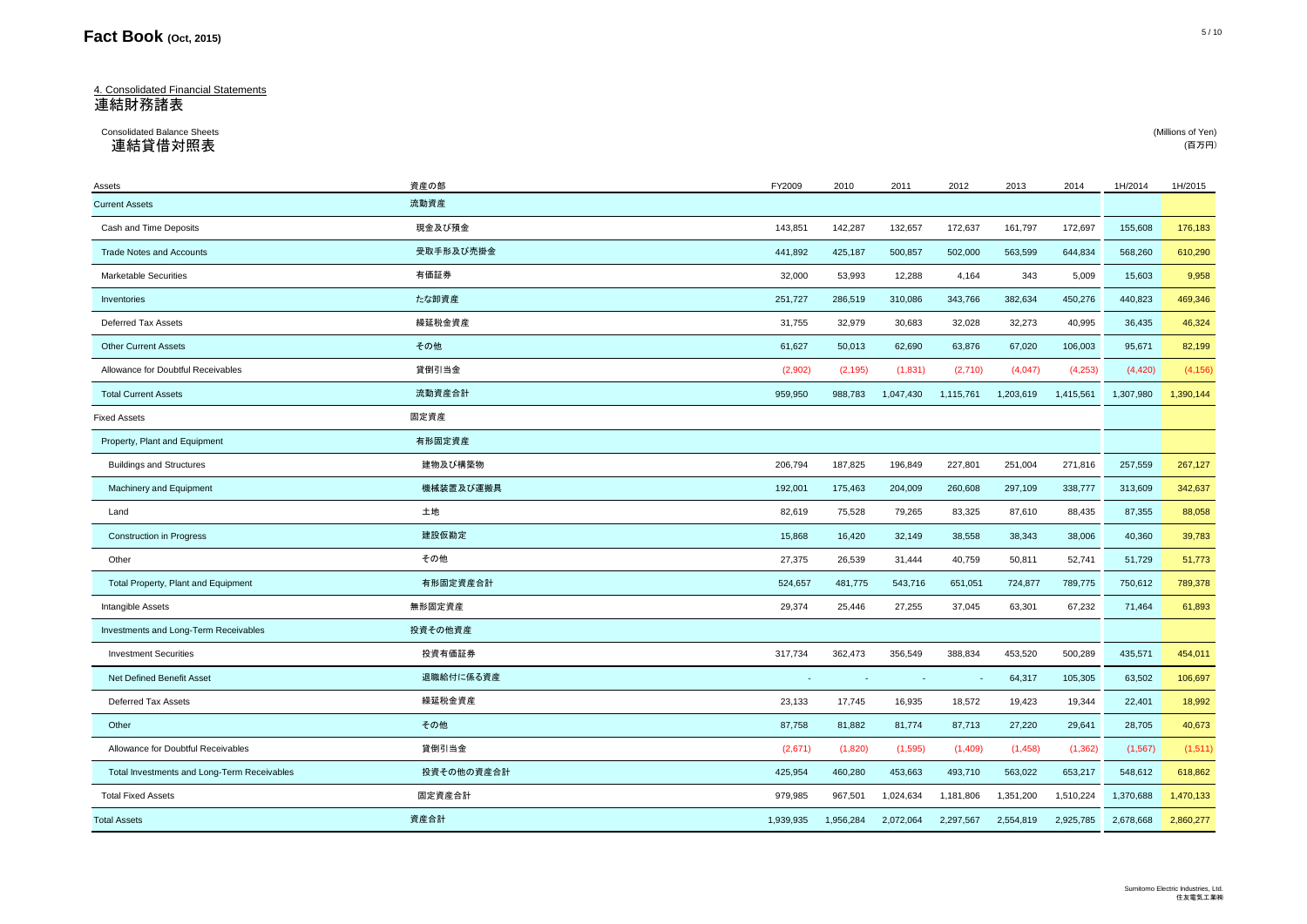| Liabilities and Net Assets                                    | 負債及び純資産の部     | FY2009    | 2010      | 2011                     | 2012                     | 2013                     | 2014       | 1H/2014   | 1H/2015   |
|---------------------------------------------------------------|---------------|-----------|-----------|--------------------------|--------------------------|--------------------------|------------|-----------|-----------|
| <b>Current Liabilities</b>                                    | 流動負債          |           |           |                          |                          |                          |            |           |           |
| Trade Notes Payable and Trade Accounts Payable                | 支払手形及び買掛金     | 260,388   | 254,067   | 316,584                  | 300,669                  | 329,021                  | 367,253    | 341,540   | 368,883   |
| Short-Term Bank Loans                                         | 短期借入金         | 101,170   | 81,857    | 140,064                  | 167,961                  | 215,379                  | 213,637    | 180,739   | 221,684   |
| Current Portion of Long-Term Debt                             | 1年内償還予定の社債    | 43,000    | 35,000    | 20,000                   | 20,000                   | 10,620                   | 10,620     | 10,620    | 10,620    |
| <b>Other Current Liabilities</b>                              | その他           | 153,311   | 160,026   | 159,231                  | 168,515                  | 185,426                  | 218,359    | 201,243   | 221,527   |
| <b>Total Current Liabilities</b>                              | 流動負債合計        | 557,869   | 530,950   | 635,879                  | 657,145                  | 740,446                  | 809,869    | 734,142   | 822,714   |
| Long-Term Liabilities                                         | 固定負債          |           |           |                          |                          |                          |            |           |           |
| Long-Term Debt                                                | 社債            | 95,000    | 60,000    | 51,850                   | 56,850                   | 46,230                   | 35,610     | 45,920    | 35,300    |
| Long-Term Bank Loans                                          | 長期借入金         | 115,337   | 163,590   | 150,608                  | 238,608                  | 258,954                  | 288,160    | 277,406   | 264,202   |
| <b>Deferred Tax Liabilities</b>                               | 繰延税金負債        | 61,176    | 64,369    | 49,930                   | 54,450                   | 65,719                   | 88,327     | 74,199    | 72,918    |
| Accrued Pension and Severance Costs                           | 退職給付引当金       | 32,716    | 30,381    | 31,622                   | 33,260                   |                          |            |           |           |
| Net Defined Benefit Liability                                 | 退職給付に係る負債     |           |           | $\overline{\phantom{a}}$ | $\overline{\phantom{a}}$ | 47,507                   | 39,408     | 43,470    | 39,650    |
| Other Long-Term Liabilities                                   | その他           | 13,262    | 14,384    | 13,244                   | 12,559                   | 16,051                   | 17,498     | 14,827    | 16,986    |
| <b>Total Long-Term Liabilities</b>                            | 固定負債合計        | 317,491   | 332,724   | 297,254                  | 395,727                  | 434,461                  | 469,003    | 455,822   | 429,056   |
| <b>Total Liabilities</b>                                      | 負債合計          | 875,360   | 863,674   | 933,133                  | 1,052,872                | 1,174,907                | 1,278,872  | 1,189,964 | 1,251,770 |
| <b>Net Assets</b>                                             | 純資産           |           |           |                          |                          |                          |            |           |           |
| Shareholders' Equity                                          | 株主資本          |           |           |                          |                          |                          |            |           |           |
| <b>Common Stock</b>                                           | 資本金           | 99,737    | 99,737    | 99,737                   | 99,737                   | 99,737                   | 99,737     | 99,737    | 99,737    |
| <b>Capital Surplus</b>                                        | 資本剰余金         | 171,020   | 171,020   | 171,020                  | 171,020                  | 171,020                  | 171,020    | 171,020   | 170,827   |
| <b>Retained Earnings</b>                                      | 利益剰余金         | 637,478   | 696,776   | 741,192                  | 763,159                  | 819,179                  | 920,850    | 889,203   | 940,396   |
| Treasury Stock, at Cost                                       | 自己株式          | (619)     | (640)     | (645)                    | (649)                    | (659)                    | (667)      | (661)     | (671)     |
| <b>Total Shareholders' Equity</b>                             | 株主資本合計        | 907,616   | 966,893   | 1,011,304                | 1,033,267                | 1,089,277                | 1,190,940  | 1,159,299 | 1,210,289 |
| Accumulated Other Comprehensive Income                        | その他の包括利益累計額   |           |           |                          |                          |                          |            |           |           |
| Net Unrealized Holding Gains on Available-for-Sale Securities | その他有価証券評価差額金  | 50,087    | 61.184    | 57,306                   | 66.687                   | 85,170                   | 127,416    | 98.464    | 93,353    |
| Deferred Gains or Losses on Derivatives                       | 繰延ヘッジ損益       | 33        | (35)      | (192)                    | (1,254)                  | (1,097)                  | (838)      | (1, 435)  | 650       |
| <b>Land Revaluation</b>                                       | 土地再評価差額金      | (1, 188)  | $\sim$    | $\sim$                   | $\sim$                   | $\overline{\phantom{a}}$ | $\sim$ $-$ | $\sim$    |           |
| Foreign Currency Translation Adjustments                      | 為替換算調整勘定      | (52, 387) | (78,996)  | (80, 420)                | (26, 215)                | 24,902                   | 88,444     | 40,068    | 72,186    |
| Remeasurements of Defined Benefit Plans                       | 退職給付に係る調整累計額  |           |           |                          |                          | (8,644)                  | 25,224     | (4, 172)  | 25,624    |
| Total Accumulated Other Comprehensive Income                  | その他の包括利益累計額合計 | (3, 455)  | (17, 847) | (23, 306)                | 39,218                   | 100,331                  | 240,246    | 132,925   | 191,813   |
| <b>Share Warrants</b>                                         | 新株予約権         | 22        | 17        | 10                       |                          |                          |            |           |           |
| Non- Controlling Interests                                    | 非支配株主持分       | 160,392   | 143,547   | 150,923                  | 172,210                  | 190,304                  | 215,727    | 196,480   | 206,405   |
| <b>Total Net Assets</b>                                       | 純資産合計         | 1,064,575 | 1,092,610 | 1,138,931                | 1,244,695                | 1,379,912                | 1,646,913  | 1,488,704 | 1,608,507 |
| <b>Total Liabilities and Net Assets</b>                       | 負債·純資産合計      | 1,939,935 | 1,956,284 | 2,072,064                | 2,297,567                | 2,554,819                | 2,925,785  | 2,678,668 | 2,860,277 |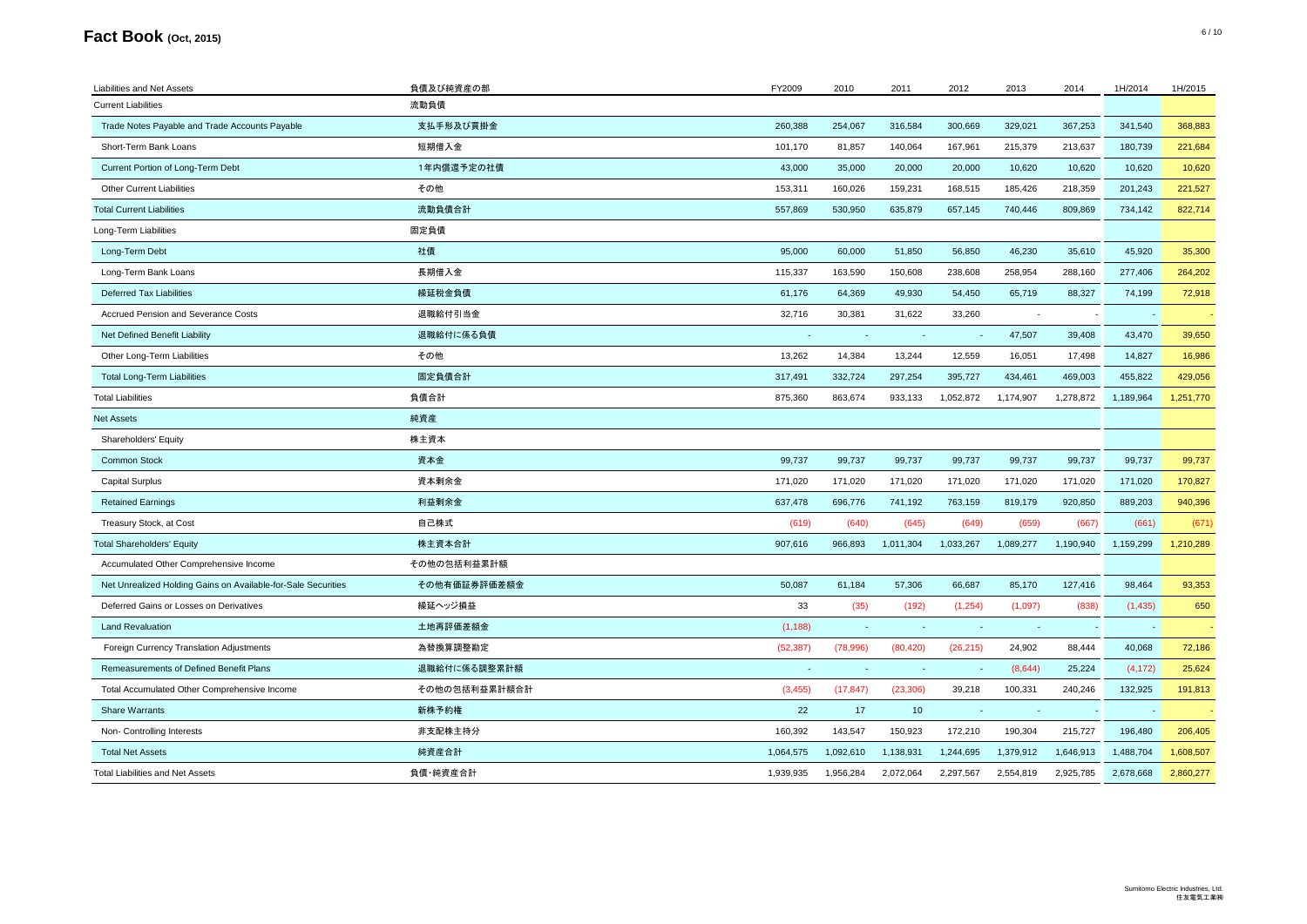| Consolidated Statements of Income<br>連結損益計算書               |                 |                |              |           |           |           |           |           | (Millions of Yen)<br>(百万円) |
|------------------------------------------------------------|-----------------|----------------|--------------|-----------|-----------|-----------|-----------|-----------|----------------------------|
|                                                            |                 | FY2009         | 2010         | 2011      | 2012      | 2013      | 2014      | 1H/2014   | 1H/2015                    |
| <b>Net Sales</b>                                           | 売上高             | 1,836,352      | 2,033,827    | 2,059,344 | 2,159,942 | 2,568,779 | 2,822,811 | 1,310,544 | 1,439,415                  |
| Cost of Sales                                              | 売上原価            | 1,516,688      | 1,656,750    | 1,688,370 | 1,785,052 | 2,104,728 | 2,310,606 | 1,078,778 | 1,188,166                  |
| Selling, General and Administrative Expenses               | 販売費及び一般管理費      | 267,936        | 273,267      | 284,028   | 298,100   | 343,993   | 377,748   | 183,861   | 198,359                    |
| Operating Income                                           | 営業利益            | 51,728         | 103,810      | 86,946    | 76,790    | 12,058    | 134,457   | 47,905    | 52,890                     |
| Non-Operating Income                                       | 営業外収益           |                |              |           |           |           |           |           |                            |
| Interest Income                                            | 受取利息            | 840            | 663          | 1,071     | 999       | 1,296     | 1,262     | 608       | 622                        |
| Dividend Income                                            | 受取配当金           | 4,483          | 3,692        | 3,147     | 3,152     | 3,743     | 3,757     | 2,606     | 2,212                      |
| Equity in Net Income                                       | 持分法による投資利益      | 12,159         | 23,861       | 20,527    | 22,115    | 29,626    | 27,187    | 12,384    | 12,229                     |
| Other Income                                               | その他             | 13,796         | 14,180       | 12,508    | 10,339    | 10,060    | 11,250    | 4,340     | 5,418                      |
| Total                                                      | 計               | 31,278         | 42,396       | 37,253    | 36,605    | 44,725    | 43,456    | 19,938    | 20,481                     |
| Non-Operating Expenses                                     | 営業外費用           |                |              |           |           |           |           |           |                            |
| <b>Interest Expenses</b>                                   | 支払利息            | 6,186          | 5,189        | 5,378     | 5,065     | 7,055     | 6,694     | 3,347     | 2,705                      |
| <b>Other Expenses</b>                                      | その他             | 8,614          | 11,918       | 12,125    | 14,214    | 12,374    | 10,622    | 5.033     | 8,483                      |
| Total                                                      | 計               | 14,800         | 17,107       | 17,503    | 19,279    | 19,429    | 17,316    | 8,380     | 11,188                     |
| Ordinary Income                                            | 経常利益            | 68,206         | 129,099      | 106,696   | 94,116    | 145,354   | 160,597   | 59,463    | 62,183                     |
| <b>Extraordinary Profit</b>                                | 特別利益            |                |              |           |           |           |           |           |                            |
| Gain on Sales of Investment Securities                     | 投資有価証券売却益       | 7,140          | 7,970        | 6,790     | 6,682     |           | 49,613    | 47,011    | 2,994                      |
| Gain on Step Acquisitions                                  | 段階取得に係る差益       | $\sim$         | $\sim$       | $\sim$    |           |           | 5,797     | 5,797     |                            |
| Gain on Exemption from Employees' Retirement Benefit Trust | 退職給付信託返還益       | $\blacksquare$ | $\sim$       | $\sim$    | $\sim$    | 1,487     |           | $\sim$    |                            |
| Gain on Sales of Fixed Assets                              | 固定資産売却益         | 1,825          | 368          | 259       | $\sim$    |           |           | $\sim$    |                            |
| Total                                                      | 計               | 8,965          | 8,338        | 7,049     | 6,682     | 1,487     | 55,410    | 52,808    | 2,994                      |
| <b>Extraordinary Loss</b>                                  | 特別損失            |                |              |           |           |           |           |           |                            |
| Loss on Disposal of Fixed Assets                           | 固定資産除却損         | 4,371          | 2,188        | 2,191     | 3,307     | 3,668     | 2,916     | 1,308     | 1,328                      |
| Loss on Valuation of Investment Securities                 | 投資有価証券評価損       | 1,240          | 1,287        | 2,162     | 1,720     | 1,170     | 1,071     | $\sim$    |                            |
| Impairment Losses of Fixed Assets                          | 減損損失            | 3,595          | 11,336       | $\sim$    | 2,586     | 5,430     | 7,926     | $\sim$    |                            |
| <b>Restructuring Expenses</b>                              | 事業構造改善費用        | 5,777          | $\sim$       | $\sim$    | 9,101     | 2,742     | 16,944    | 8,282     | 1,307                      |
| Surcharge                                                  | 課徴金             | $\sim$         | $\sim$       | $\sim$    | $\sim$    | $\sim$    | 4,851     | 4,851     |                            |
| <b>Special Transportation Expenses</b>                     | 特別輸送費           | $\sim$         | $\mathbf{r}$ | $\sim$    | $\sim$    | $\sim$    | 4,212     | $\sim$    | 531                        |
| <b>Environmental Expenses</b>                              | 環境対策費           | $\sim$         |              | $\sim$    | $\sim$    | $\sim$    | 1,050     | $\sim$    |                            |
| Settlement                                                 | 和解金             |                |              |           | $\sim$    | 9,998     | 9,970     |           | 2,641                      |
| Loss on Disaster                                           | 災害損失            | $\sim$         | 8,845        | 7,349     |           |           |           | $\sim$    |                            |
|                                                            |                 |                |              |           |           |           |           |           |                            |
| Provision for Surcharge                                    | 課徴金引当金繰入額       | 6,763          | $\sim$       | 2,102     | $\sim$    | $\sim$    |           |           |                            |
| Total                                                      | 計               | 21,746         | 23,656       | 13,804    | 16,714    | 23,008    | 48,940    | 14,441    | 5,807                      |
| Income(loss) before Income Taxes                           | 税金等調整前当期純利益     | 55,425         | 113,781      | 99,941    | 84,084    | 123,833   | 167,067   | 97,830    | 59,370                     |
| Income and Enterprise Taxes                                | 法人税、住民税及び事業税    | 24,971         | 30,993       | 29,406    | 35,562    | 43,439    | 48,962    | 19,899    | 23,493                     |
| Income Taxes-Deferred<br>Net Income (Loss) Attributable to | 法人税等調整額         | (8,050)        | 165          | 1,004     | (816)     | 779       | (11, 926) | (5, 135)  | (5,078)                    |
| Non-Controlling Interests                                  | 非支配株主に帰属する当期純利益 | 9,796          | 12,009       | 10,670    | 11,383    | 12,867    | 10,260    | 4,428     | 5,125                      |
| Net Income(Loss) Attributable to Owners of Parent          | 親会社株主に帰属する当期純利益 | 28,708         | 70,614       | 58,861    | 37,955    | 66,748    | 119,771   | 78,638    | 35,830                     |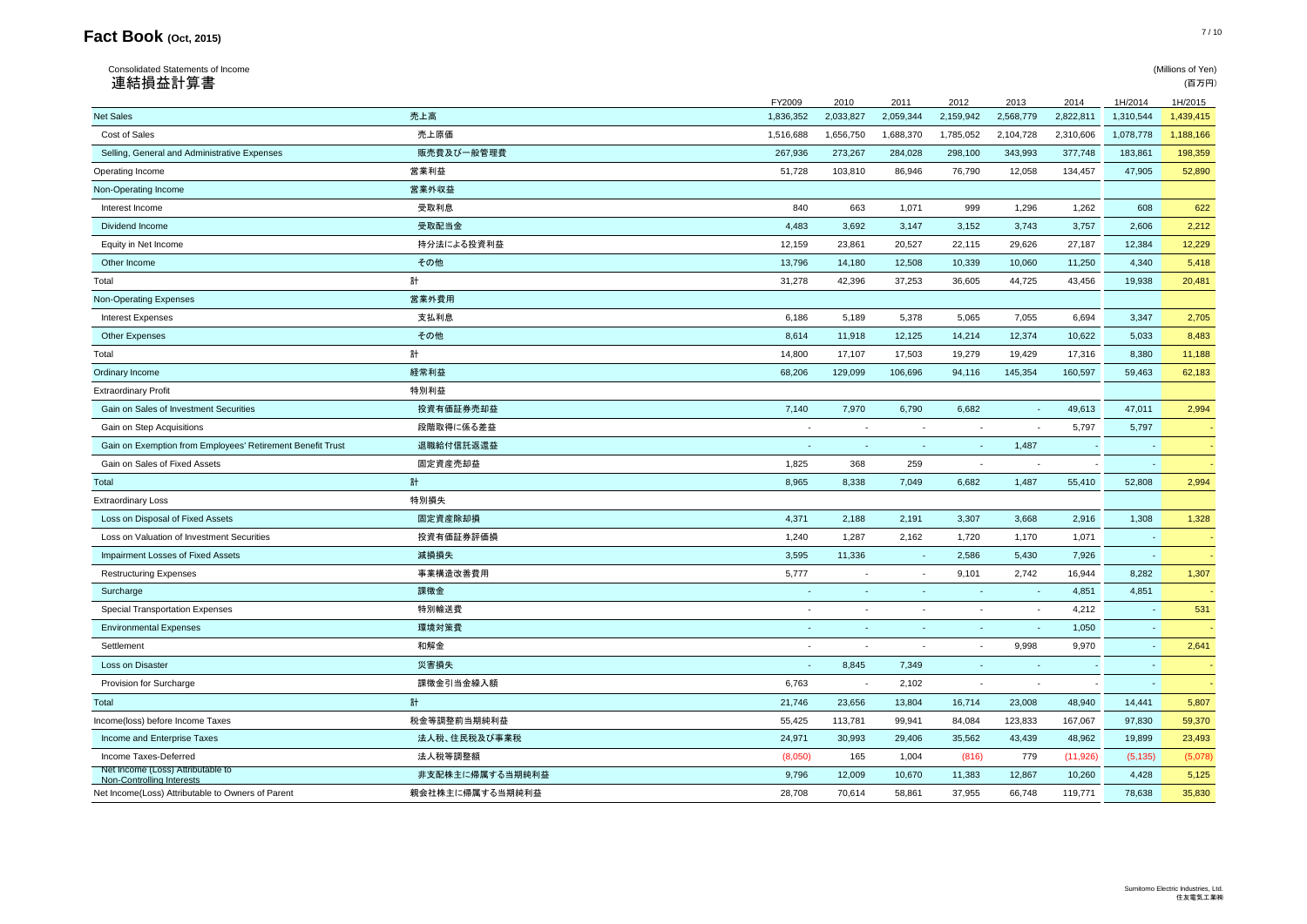| Consolidated Statements of Cash Flows<br>連結キャッシュ・フロー計算書                                                  |                             |                          |           |            |            |            |            |           | (Millions of Yen)<br>(百万円) |
|----------------------------------------------------------------------------------------------------------|-----------------------------|--------------------------|-----------|------------|------------|------------|------------|-----------|----------------------------|
|                                                                                                          |                             | FY2009                   | 2010      | 2011       | 2012       | 2013       | 2014       | 1H/2014   | 1H/2015                    |
| <b>Cash Flows from Operating Activities</b>                                                              | 営業活動によるキャッシュ・フロー            |                          |           |            |            |            |            |           |                            |
| Income before Income Taxes                                                                               | 税金等調整前当期純利益                 | 55,425                   | 113,781   | 99,941     | 84,084     | 123,833    | 167,067    | 97,830    | 59,370                     |
| Depreciation and Amortization                                                                            | 減価償却費                       | 103,712                  | 96,969    | 76,653     | 88,916     | 110,441    | 123,471    | 58,265    | 65,608                     |
| Equity in Net Income                                                                                     | 持分法による投資損益                  | (12, 159)                | (23, 861) | (20, 527)  | (22, 115)  | (29, 626)  | (27, 187)  | (12, 384) | (12, 229)                  |
| Decrease(Increase) in Trade Notes and Accounts Receivables                                               | 売上債権の減少額(増加額)               | (58, 559)                | (16, 232) | (47, 628)  | 43,405     | (30, 246)  | (14, 672)  | 29,434    | 32,216                     |
| Decrease(Increase) in Inventories                                                                        | たな卸資産の減少額(増加額)              | 28,307                   | (52, 521) | (20, 174)  | (2,998)    | (14,002)   | (22,004)   | (36, 305) | (23, 587)                  |
| Increase(Decrease) in Trade Notes and Accounts Payable                                                   | 仕入債務の増加額(減少額)               | 37,275                   | 21,658    | 17,331     | (33, 556)  | 10,679     | 6,486      | 6,919     | 3,236                      |
| Others, Net                                                                                              | その他                         | 22,814                   | 23,454    | 1,782      | (2,579)    | 9,936      | (27, 802)  | (36, 461) | 6,938                      |
| Sub Total                                                                                                | 小計                          | 176,815                  | 163,248   | 107,378    | 155,157    | 181,015    | 205,359    | 107,298   | 131,552                    |
| Interest and Dividends Received                                                                          | 利息及び配当金の受取額                 | 8,309                    | 10,411    | 9,140      | 7,897      | 11,199     | 11,674     | 7,004     | 7,910                      |
| <b>Interest Paid</b>                                                                                     | 利息の支払額                      | (6,042)                  | (5,204)   | (5,480)    | (4,897)    | (6, 437)   | (7, 467)   | (2,962)   | (3,073)                    |
| Settlement Paid                                                                                          | 和解金の支払額                     | $\sim$                   | $\sim$    | $\sim$     | $\sim$     | (3,268)    | (3, 373)   | (1,830)   | (5,470)                    |
| Payment of Surcharge                                                                                     | 課徴金の支払額                     | $\overline{\phantom{a}}$ | (6, 763)  | $\sim$     | (2, 102)   | $\sim$     | (8, 387)   | (8,387)   |                            |
| Income Taxes Paid                                                                                        | 法人税等の支払額                    | (7,506)                  | (22, 394) | (24, 987)  | (31, 206)  | (34, 804)  | (44, 297)  | (21, 616) | (22, 301)                  |
| Net Cash Provided by Operating Activities                                                                | 営業活動によるキャッシュ・フロー            | 171,576                  | 139,298   | 86,051     | 124,849    | 147,705    | 153,509    | 79,507    | 108,618                    |
| <b>Cash Flows from Investing Activities</b>                                                              | 投資活動によるキャッシュ・フロー            |                          |           |            |            |            |            |           |                            |
| Expenditures for Purchase of Property, Plant and Equipment                                               | 有形固定資産の取得による支出              | (84, 565)                | (91, 163) | (121, 411) | (151, 725) | (142, 662) | (146, 158) | (72, 238) | (80, 854)                  |
| Proceeds from Sales of Property, Plant and Equipment                                                     | 有形固定資産の売却による収入              | 6,669                    | 3,518     | 2,115      | 1,579      | 3,492      | 3,972      | 1,819     | 2,062                      |
| Expenditures for Purchase of Investment Securities                                                       | 投資有価証券の取得による支出              | (12, 576)                | (8,964)   | (15, 435)  | (18, 424)  | (21, 140)  | (20, 121)  | (9,729)   | (3,063)                    |
| Proceeds from Sales of Securities and Investment Securities                                              | 有価証券及び投資有価証券の売却による収入        | 32,019                   | 20,212    | 15,433     | 10,501     | 4,728      | 86,073     | 75,858    | 21,913                     |
| Others, Net                                                                                              | その他                         | (14, 446)                | (10, 154) | (9,925)    | (13,997)   | (18,520)   | (10, 654)  | (5,857)   | (13, 140)                  |
| Net cash Used in Investing Activities                                                                    | 投資活動によるキャッシュ・フロー            | (72, 899)                | (86, 551) | (129, 223) | (172,066)  | (174, 102) | (86, 888)  | (10, 147) | (73,082)                   |
| <b>Free Cash Flow</b>                                                                                    | フリーキャッシュ・フロー                | 98,677                   | 52,747    | (43, 172)  | (47, 217)  | (26, 397)  | 66,621     | 69,360    | 35,536                     |
| <b>Cash Flows from Financing Activities</b>                                                              | 財務活動によるキャッシュ・フロー            |                          |           |            |            |            |            |           |                            |
| Net Increase(Decrease) in Short-Term Loan Payable                                                        | 短期借入金の純増加額(純減少額)            | (62, 946)                | (13,768)  | 33,823     | 3,141      | (21, 363)  | 10,873     | (26,089)  | (8, 203)                   |
| Proceeds from Long-Term Loan Payable                                                                     | 長期借入れによる収入                  | 68,203                   | 55,793    | 14,414     | 107,061    | 94,934     | 43,483     | 20.115    | 7,242                      |
| Repayment of Long-Term Loan Payable                                                                      | 長期借入金の返済による支出               | (16, 372)                | (8, 184)  | (7, 776)   | (28, 750)  | (28, 632)  | (80, 467)  | (45, 684) | (6, 275)                   |
| Repayment of Long-Term Debt                                                                              | 社債の償還による支出                  | (27,000)                 | (43,000)  | (35,000)   | (20,000)   | (20,000)   | (10,620)   | (310)     | (310)                      |
| Cash Dividends Paid                                                                                      | 配当金の支払額                     |                          | (14, 280) | (15,075)   | (15, 867)  | (15, 867)  | (19,040)   | (9,520)   |                            |
|                                                                                                          |                             | (11, 107)                | $\sim$    | $\sim$     |            |            |            |           | (14,280)                   |
| Proceeds from Issuance of Commercial Paper                                                               | コマーシャル・ペーパー発行による収入          | (14, 997)                |           |            | $\sim$     | $\sim$     |            | $\sim$    |                            |
| Proceeds from Long-Term Debt                                                                             | 社債の発行による収入                  | $\sim$                   | $\sim$    | 11,850     | 25,000     | $\sim$     |            | $\sim$    |                            |
| Others, Net                                                                                              | その他                         | (3,394)                  | (4, 406)  | (4.627)    | (5,663)    | (8,959)    | (8, 266)   | (5,302)   | (7,633)                    |
| Net Cash Provided by (Used in) Financing Activities                                                      | 財務活動によるキャッシュ・フロー            | (67, 613)                | (27, 845) | (2, 391)   | 64,922     | 113        | (64, 037)  | (66, 790) | (29, 459)                  |
| Effect of Exchange Rate Changes on Cash and Cash Equivalents                                             | 現金及び現金同等物に係る換算差額            | (264)                    | (2,720)   | 541        | 10,058     | 6.665      | 11,817     | 4.351     | (3,222)                    |
| Net Increase(Decrease) in Cash and Cash Equivalents                                                      | 現金及び現金同等物の増加額(減少額)          | 30.800                   | 22.182    | (45, 022)  | 27.763     | (19,619)   | 14,401     | 6.921     | 2,855                      |
| Cash and Cash Equivalents at the Beginning of Year                                                       | 現金・現金同等物の期首残高               | 143,946                  | 175,617   | 192,092    | 142.359    | 176,543    | 160.129    | 160.129   | 177,107                    |
| Net Increase(Decrease) in Cash and Cash Equivalents Resulting from Change of Fiscal Term of Subsidiaries | 連結子会社の決算期変更による現金及び現金同等物の増減額 | $\sim$                   | (689)     | (7,610)    | $\sim$     |            |            | $\sim$    | (8)                        |
| Cash and Cash Equivalents of Newly Consolidated Subsidiaries                                             | 新規連結に伴う現金及び現金同等物の増加額        | 1,343                    | 1,304     | 3,273      | 6,724      | 3,205      | 2,577      | 176       |                            |
| Cash and Cash Equivalents of Exclusive Consolidated Subsidiaries                                         | 連結除外に伴う現金及び現金同等物の減少額        | (472)                    | (6, 322)  | (374)      | (303)      | $\sim$     |            | $\sim$    |                            |
| Cash and Cash Equivalents at the End of Year                                                             | 現金・現金同等物の期末残高               | 175.617                  | 192,092   | 142,359    | 176,543    | 160.129    | 177.107    | 167,226   | 179.954                    |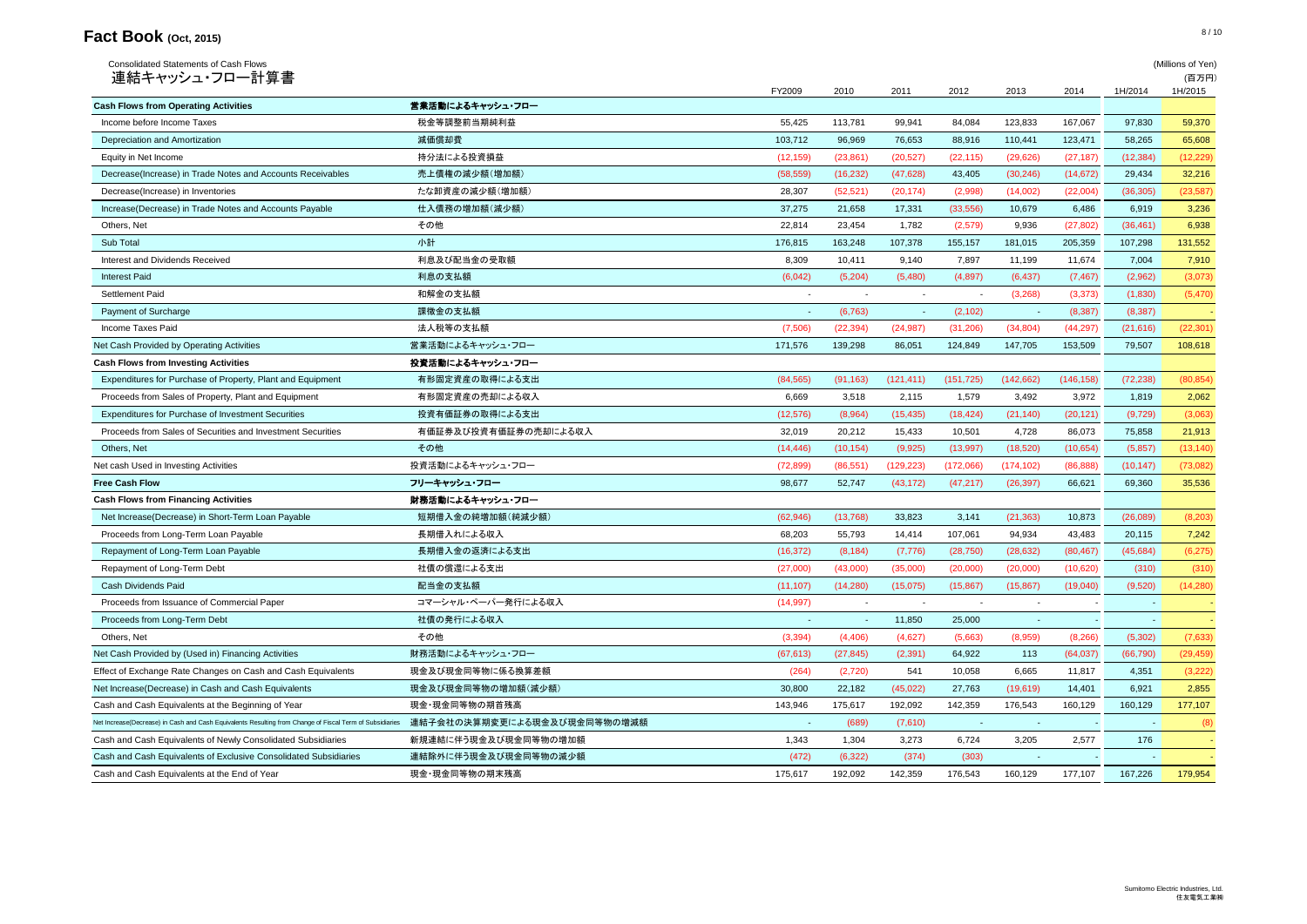Segment Information by Geographic Area

|            |            |            |            |            |            |            | (百万円)     |
|------------|------------|------------|------------|------------|------------|------------|-----------|
| FY2009     | 2010       | 2011       | 2012       | 2013       | 2014       | 1H/2014    | 1H/2015   |
| 1,444,970  | 1,495,548  | 1,480,752  | 1,469,099  | 1,566,797  | 1,659,051  | 776,524    | 813,796   |
| 194,173    | 240,078    | 238,176    | 298,168    | 402,167    | 488,870    | 227,792    | 270,047   |
| 440,815    | 596,160    | 638,768    | 767,885    | 980,476    | 1,093,348  | 501,007    | 582,660   |
| 152,664    | 193,602    | 206,893    | 190,603    | 309,375    | 339,228    | 162,175    | 167,692   |
| 2,232,622  | 2,525,388  | 2,564,589  | 2,725,755  | 3,258,815  | 3,580,497  | 1,667,498  | 1,834,195 |
| (396, 270) | (491, 561) | (505, 245) | (565, 813) | (690, 036) | (757, 686) | (356, 954) | (394,780) |
| 1,836,352  | 2,033,827  | 2,059,344  | 2,159,942  | 2,568,779  | 2,822,811  | 1,310,544  | 1,439,415 |
| FY2009     | 2010       | 2011       | 2012       | 2013       | 2014       | 1H/2014    | 1H/2015   |
| 30,351     | 50,838     | 43,714     | 24,541     | 44,815     | 36,553     | 7,252      | 1,903     |
| 1,199      | 9,560      | 6,984      | 10,565     | 15,269     | 30,495     | 12,123     | 18,544    |
| 23,627     | 36,347     | 28,645     | 40,320     | 59,041     | 63,470     | 27,698     | 32,412    |
| (3, 337)   | 8,460      | 7,351      | 1,126      | 2,409      | 5,746      | 1,116      | 411       |
| 51,840     | 105,205    | 86,694     | 76,552     | 121,534    | 136,264    | 48,189     | 53,270    |
| (112)      | (1, 395)   | 252        | 238        | (1, 476)   | (1,807)    | (284)      | (380)     |
| 51,728     | 103,810    | 86,946     | 76,790     | 120,058    | 134,457    | 47,905     | 52,890    |
|            |            |            |            |            |            |            |           |

#### Overseas Net Sales 海外売上高

|                                 |                | FY2009    | 2010      | 2011      | 2012      | 2013      | 2014      | 1H/2014   | 1H/2015   |
|---------------------------------|----------------|-----------|-----------|-----------|-----------|-----------|-----------|-----------|-----------|
| Americas                        | 米州             | 195,716   | 239,947   | 241,638   | 293,999   | 402,506   | 494,684   | 243,574   | 272,236   |
| Ratio to Consolidated Net Sales | 連結売上高に占める割合(%) | 10.7      | 11.8      | 11.7      | 13.6      | 15.7      | 17.5      | 18.6      | 18.9      |
| Asia                            | アジア            | 348,254   | 451,096   | 488,324   | 561,044   | 716,269   | 806,123   | 357,761   | 437,204   |
| Ratio to Consolidated Net Sales | 連結売上高に占める割合(%) | 18.9      | 22.2      | 23.7      | 26.0      | 27.9      | 28.6      | 27.3      | 30.4      |
| Europe and Others               | 欧州その他          | 161.387   | 199,327   | 209,982   | 193,768   | 298.234   | 346,008   | 164,555   | 169,345   |
| Ratio to Consolidated Net Sales | 連結売上高に占める割合(%) | 8.8       | 9.8       | 10.2      | 9.0       | 11.6      | 12.2      | 12.5      | 11.8      |
| Total                           | 計              | 705,357   | 890,370   | 939.944   | 1,048,811 | .417.009  | 1.646.815 | 765,890   | 878,785   |
| Ratio to Consolidated Net Sales | 連結売上高に占める割合(%) | 38.4      | 43.8      | 45.6      | 48.6      | 55.2      | 58.3      | 58.4      | 61.1      |
| <b>Consolidated Net Sales</b>   | 連結売上高          | 1.836.352 | 2.033.827 | 2.059.344 | 2,159,942 | 2.568.779 | 2.822.811 | 1.310.544 | 1,439,415 |